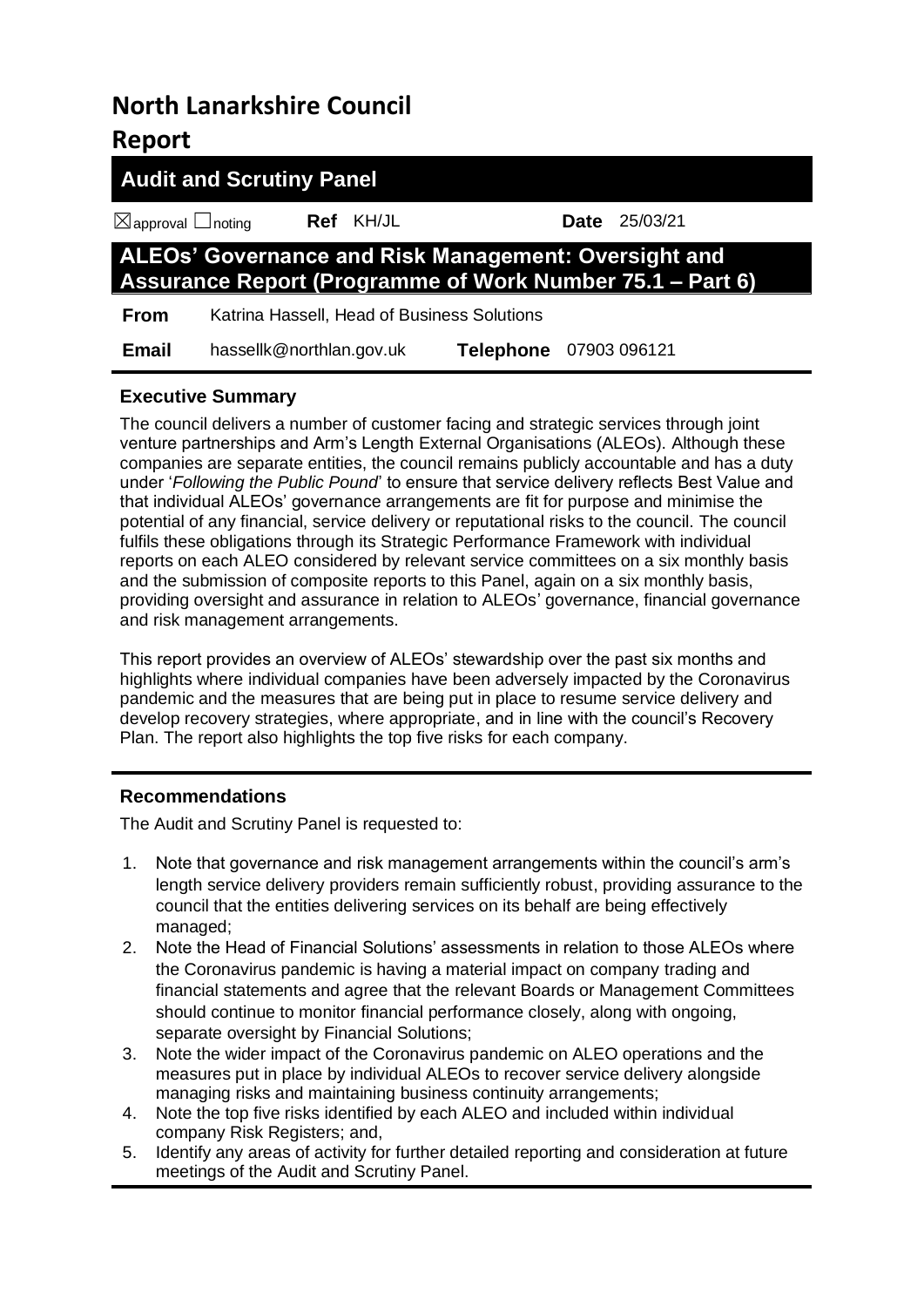# **The Plan for North Lanarkshire**

| Priority           | All priorities                                                                                                             |
|--------------------|----------------------------------------------------------------------------------------------------------------------------|
| Ambition statement | (25) Ensure intelligent use of data and information to support fully<br>evidence based decision making and future planning |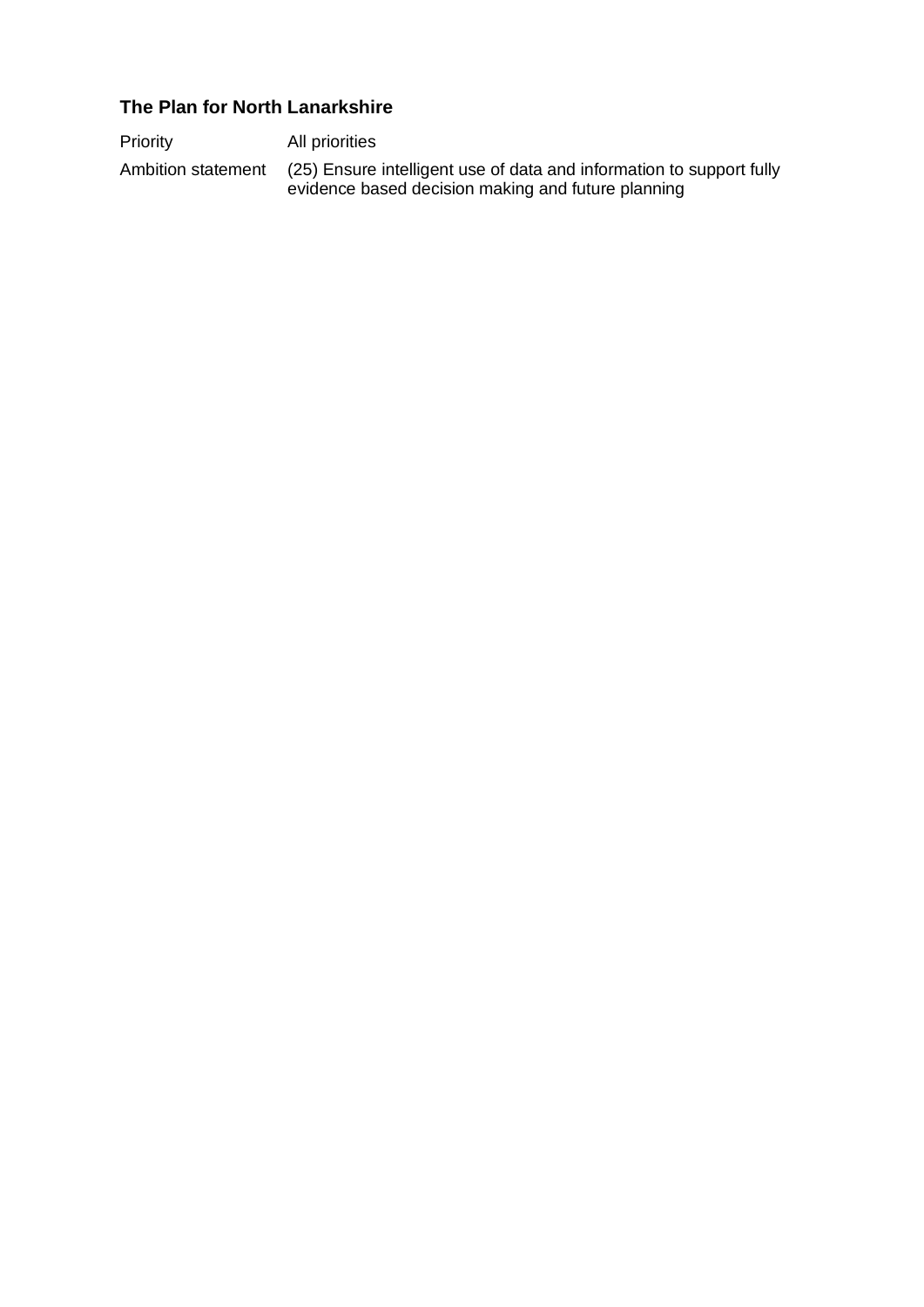#### **1. Background**

- 1.1. At its meeting in September last year Panel members noted that revised performance monitoring arrangements had been put in place for the council's Arm's Length External Organisations (ALEOs) and agreed that a composite governance report would be provided to this Panel on a six monthly basis to provide oversight of governance and stewardship arrangements within each entity.
- 1.2. Although the council has taken a number of decisions to bring the services previously delivered by some ALEOs in-house, the council continues to have significant interest in a number of externalised service delivery arrangements and strategic partnerships. As such, it is essential that the council retains robust oversight and monitoring arrangements to ensure quality of service delivery and minimise any potential financial, operational or reputational risks to the council.
- 1.3. This report provides separate assurances in relation to each ALEO and includes updates by the Section 95 Officer where an individual ALEO has failed to comply with financial monitoring arrangements or where there are financial matters that require close monitoring by the individual ALEO itself along with robust, separate oversight by Financial Solutions.

#### **2. Report**

## **North Lanarkshire Council ALEOs and Strategic Partnership Vehicles**

- 2.1. Following changes to the council's Scheme of Administration in 2018, responsibility for monitoring individual ALEOs' service delivery, performance, financial performance and compliance with the contractual partnership or Service Level Agreement (SLA) now sits with the relevant service committee. Heads of Service submit a six-monthly report to the respective service committee confirming that the ALEO is fulfilling its contractual obligations and meeting the council's service delivery expectations. Statutory bodies, such as Lanarkshire Valuation Joint Board and Strathclyde Partnership for Transport (SPT) are reported annually given that each entity is already subject to separate scrutiny and accountability in its own right.
- 2.2. Despite recent decisions to in-source some ALEO services and wind-up the relevant companies, the council continues to have 100% controlling interest in 8 ALEOs where it is the sole shareholder. In addition, the council has a 33% interest in Amey Public Services and Mears Scotland limited liability partnerships. Appendix 1 provides Panel members with the current ALEO landscape, including service committee reporting arrangements, and provides an update on the status of the winding-up processes where appropriate.
- 2.3. The companies listed in Appendix 1 and falling within the scope of this Panel are each responsible for delivering services or undertaking statutory responsibilities on behalf of the council. As such, the council remains publicly accountable and has a duty to ensure that service delivery and governance arrangements reflect Best Value. The council is also required by the Code of Practice on Local Authority Accounting to disclose its interest in companies where it has a controlling influence, or has the potential to exert '*control or influence'* through levels of funding or representation on the Board, when preparing its annual statutory accounts. The following explanations, along with a materiality threshold of > £250,000, are used to define the relationship between each entity and the council.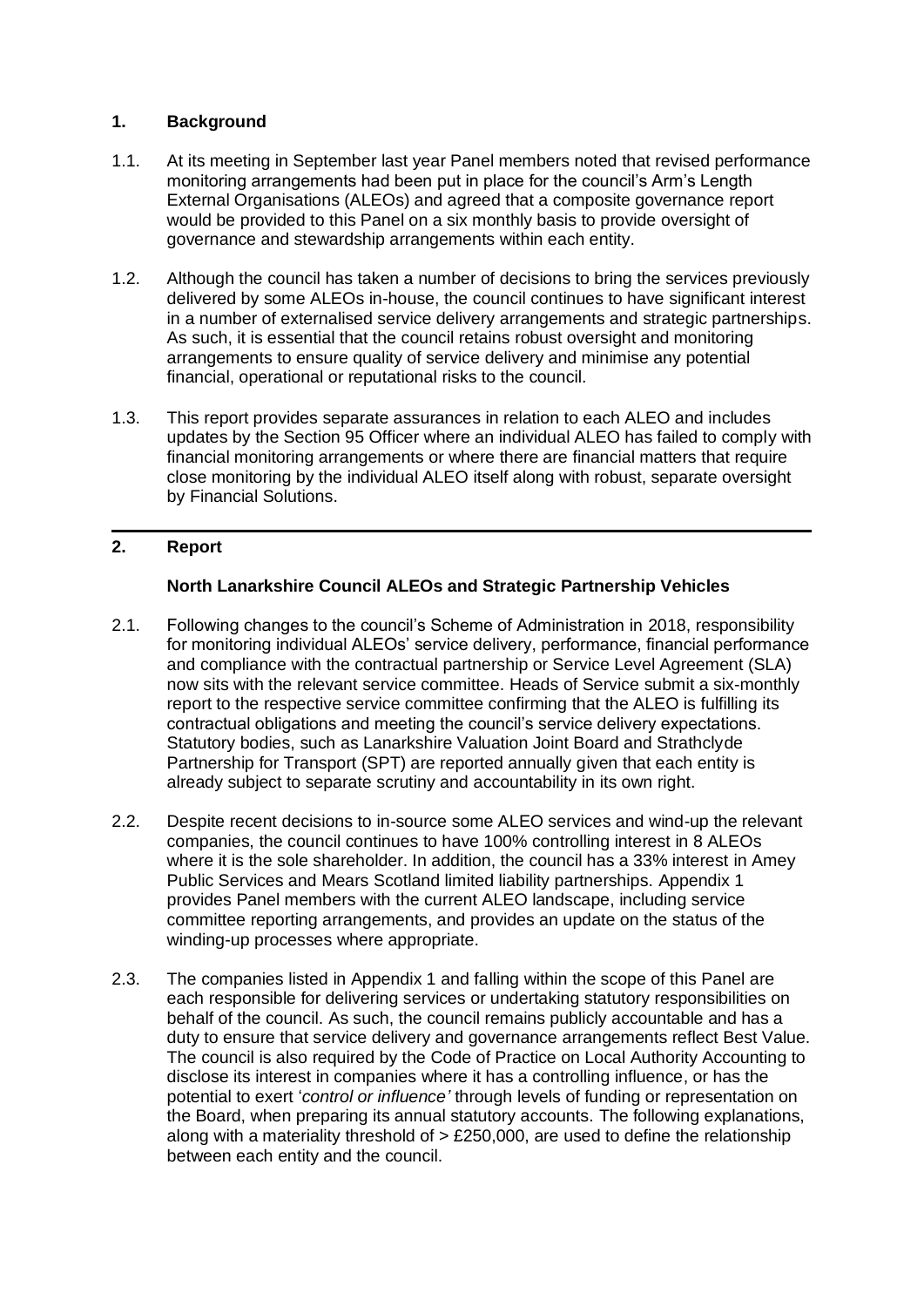- 2.3.1. The council is identified as the sole shareholder (e.g. Culture and Leisure North Lanarkshire Ltd and Fusion Assets Ltd).
- 2.3.2. The council has significant influence over the financial and operating policies of its associate companies; however, the council has no shares or ownership of these individual companies and they are entirely independent of the council under law and taxation (e.g. SPT and Concessionary Travel and Lanarkshire Valuation Joint Board).
- 2.3.3. Joint ventures, whereby the council and the other partners have joint control of the partnership arrangement and also have rights to the net assets of the partnership arrangement. The council owns a share in each of its joint venture companies (e.g. Amey Public Services LLP, Mears Scotland LLP and Health and Social Care North Lanarkshire Joint Integration Board).

#### **Governance and Risk Management Oversight**

- 2.4. The previous report to this Panel in September 2020 recommended that future reporting would provide assurances in relation to ALEOs' governance, stewardship and risk management arrangements, including oversight of financial governance by the Head of Financial Solutions. At that time, ALEOs were emerging from the first wave of the Coronavirus pandemic and the report highlighted arrangements that had been put in place during the initial lockdown. These included a shift wherever possible to home or agile working for employees, focusing on emergency works or prioritised service delivery only, and delegating decision making authority to either the chief officer, chairperson and/or a sub-group of the Board of Directors or Management Committee. Panel members agreed that future reports should highlight where ALEOs had been able to resume service delivery and introduce recovery planning measures aligned to the council's wider Recovery Plan.
- 2.5. A summary of progress within each ALEO is provided at Appendix 2, however, Panel members are advised of the following summarised developments.
	- 2.5.1. Governance arrangements have remained in place across all ALEOs throughout both the first wave of the pandemic, the emerging recovery period during the autumn and the more recent further lockdown periods introduced to minimise the impact of the subsequent waves including the virus in its newer variant forms. All ALEOs have now reverted to full Board or Management Committee meetings, conducted remotely, and replacing delegated authority decision making arrangements where these had initially been introduced.
	- 2.5.2. The impact of the pandemic has varied across ALEOs depending on the nature of the business, the extent of customer-facing , frontline service delivery responsibilities and the ALEOs' reliance and requirement for regular and consistent income streams as part of their financial business model and in-year cash flow and budgetary requirements. This is described more fully in Section 2.6 where the Head of Financial Solutions highlights the impact of Covid-19 on financial sustainability within individual ALEOs and identifies the need for robust financial monitoring and planning by Boards and Management Committees.
	- 2.5.3. ALEOs have continued to monitor all company operating risks, including where the pandemic has further impacted or exacerbated previously identified risks such as 'loss of key personnel' or 'failure to meet income targets.'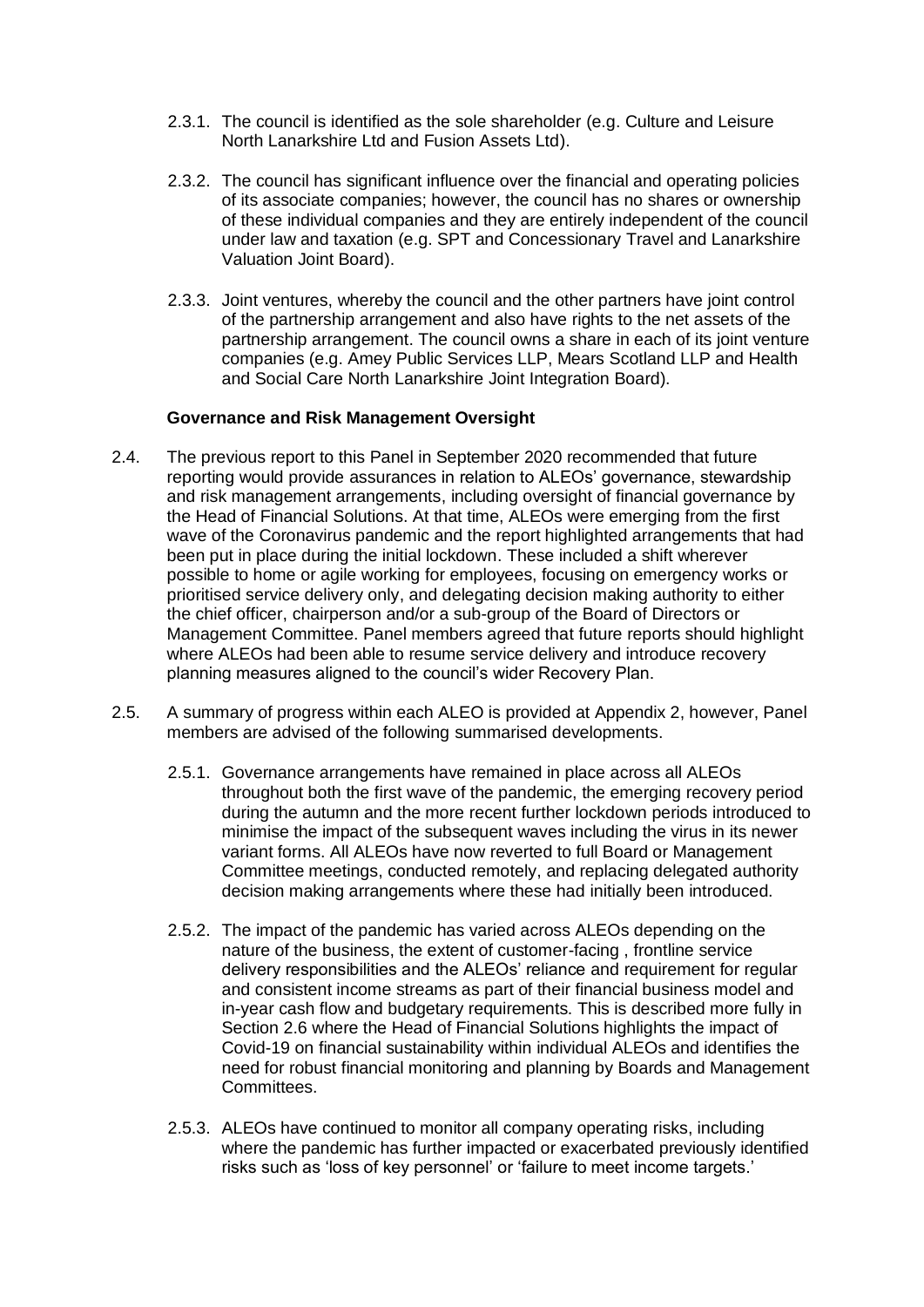ALEOs have also considered the risks associated with resuming service delivery and employees returning to the workplace.

2.5.4. As service delivery resumes Client Officers within relevant services, Financial Solutions and the Business Partnership Team will continue to work closely with individual companies to ensure that recovery is fully aligned with the council's recovery, renewal and redesign plans. At a strategic level, the focus will be on ensuring that service delivery and developments between the council's own service areas and arm's length partners are fully linked to help inform, shape and fast track safe and effective routes to recovery.

#### **Financial Governance**

2.6. While ALEOs are individual entities, the council has a duty under its '*Following the Public Pound*' obligations to ensure that the external organisations delivering services on its behalf are financially sound. The Head of Financial Solutions, as the Council's Section 95 Officer, is responsible for scrutinising ALEOs' financial performance using appropriate and proportionate financial oversight procedures. The individual agreements in place with each company specify the financial information which must be submitted to the council and this information enables Financial Solutions to assess and report any financial risk likely to arise as a result of the council using the ALEO to deliver these services. The following paragraphs highlight, by exception, where ALEOs have failed to comply with the prescribed monitoring arrangements during financial year 2020/21 to date; or where they have been impacted by Covid 19; or, where there are matters that require close monitoring by the individual ALEO's Board of Directors or Management Committee along with robust, separate oversight by Financial Solutions.

#### 2.6.1. Culture and Leisure NL Ltd

With Scottish Government COVID-19 restrictions on the operation of leisure, culture and sport facilities since the first national lockdown in March 2020, Culture and Leisure North Lanarkshire (CLNL) has been forced to either close facilities or amend operating models throughout 2020/21. As reported previously, this has had a significant impact on the financial performance and risk to the overall financial sustainability of the company due to the material loss of income suffered. During the initial wave of the pandemic the council approved supplier relief payments to CLNL which are currently forecast at £6.800m to 31 March 2021. This reflects compensation for loss of income and the residual balance of CLNL's 2020/21 budget gap (net of savings achieved in-year by CLNL), which are partially offset by Coronavirus Job Retention Scheme (CJRS) funding and significant curtailment of non-essential expenditure. The extension of CJRS (furlough) to the end of April 2021, higher than anticipated income generation during the period that Government guidance allowed facilities to open, and further curtailment of non-essential expenditure has reduced the potential council support required by CLNL.

Panel Members will be aware that the culture, leisure and sport services will be insourced to the council on 1 April 2021. Throughout the current financial year, Financial Solutions has been working with CLNL and officers throughout the council to ensure appropriate measures are in place to successfully transition CLNL services to the council's financial management and financial administration processes.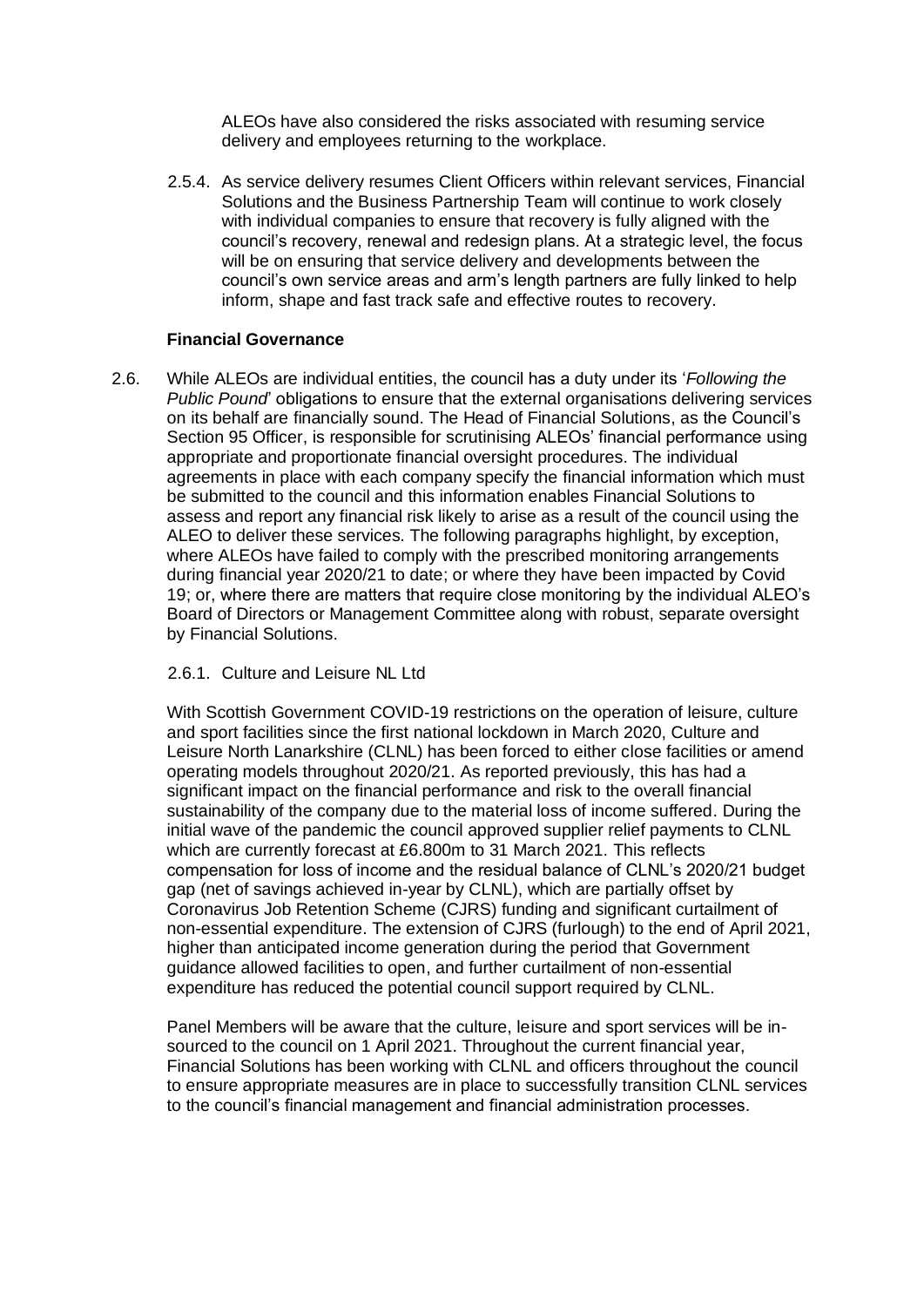#### 2.6.2. Routes to Work

The previous report to this Panel identified that Routes to Work had experienced staff absences within their Finance Team and as such, the company had been unable to provide the council with 2020/21 management accounting information. Following the recruitment of the vacant post of Finance Manager in the staffing establishment, Routes to Work (RTW) are now compliant with financial governance arrangements providing required financial information on request.

#### 2.6.3. North Lanarkshire Properties LLP

North Lanarkshire Properties (NLP) are continuing to experience a material reduction in rental income collection as a result of the pandemic and the impact this continues to have on tenants' ability to pay. The company is continuing to assess the forecast impact on rent collection levels and long-term debt recovery to understand the impact on the overall financial sustainability of the company with detailed consideration of financial statements at each Management Committee meeting. The council has provided NLP with a letter of comfort to support NLP's financial sustainability throughout the crisis. In the short-term NLP will utilise accumulated reserves to sustain financial operations whilst continuing to progress the recovery plan towards longer term financial security.

#### 2.6.4. Amey Public Services (APS) LLP

During the initial lockdown period up to 15 July 2020, Amey Public Services (APS) provided emergency roads services in conjunction with council priorities, with the Council providing supplier relief payments in addition to other support received by APS via the UK Government's Coronavirus Job Retention Scheme. Financial support provided by the Council totalled £2.602m. As initial lockdown eased and the construction industry resumed, APS has operated as 'business as usual' providing services in line with Council requirements and compliance with government work restrictions and safety measures. Regular monitoring indicates that the company continues to perform in line with financial forecasts for this and next year's financial years and the council continues to gain assurances over the financial sustainability and standing of the company.

#### 2.6.5. MEARS Scotland LLP

The pandemic outbreak continues to severely impact the work-mix being delivered by MEARS with the previously agreed defined service agreement introduced in response to the first national lockdown continuing. The Covid19 outbreak limited the service delivery to mainly emergency works, and those works which could be carried out safely in conjunction with Government advice as it changed during the year. The business is currently re-applying furlough to a small number of staff, following the national lockdown introduced in January, with works still being carried out where restrictions permit. The open and transparent approach agreed, whereby the partnership neither profits nor loses from the arrangement, has been extended and all costs will be finalised on an open book basis in line with the general agreement of the financial governance approach. To date, financial support provided by the council totals £3.480m of which £2.050m related to cash flow support for furloughed staff during the first months of the pandemic and this has been fully refunded to the council. Both the service delivery and financial position will be continually reviewed during the remainder of the year by MEARS and council representatives as part of the governance arrangements.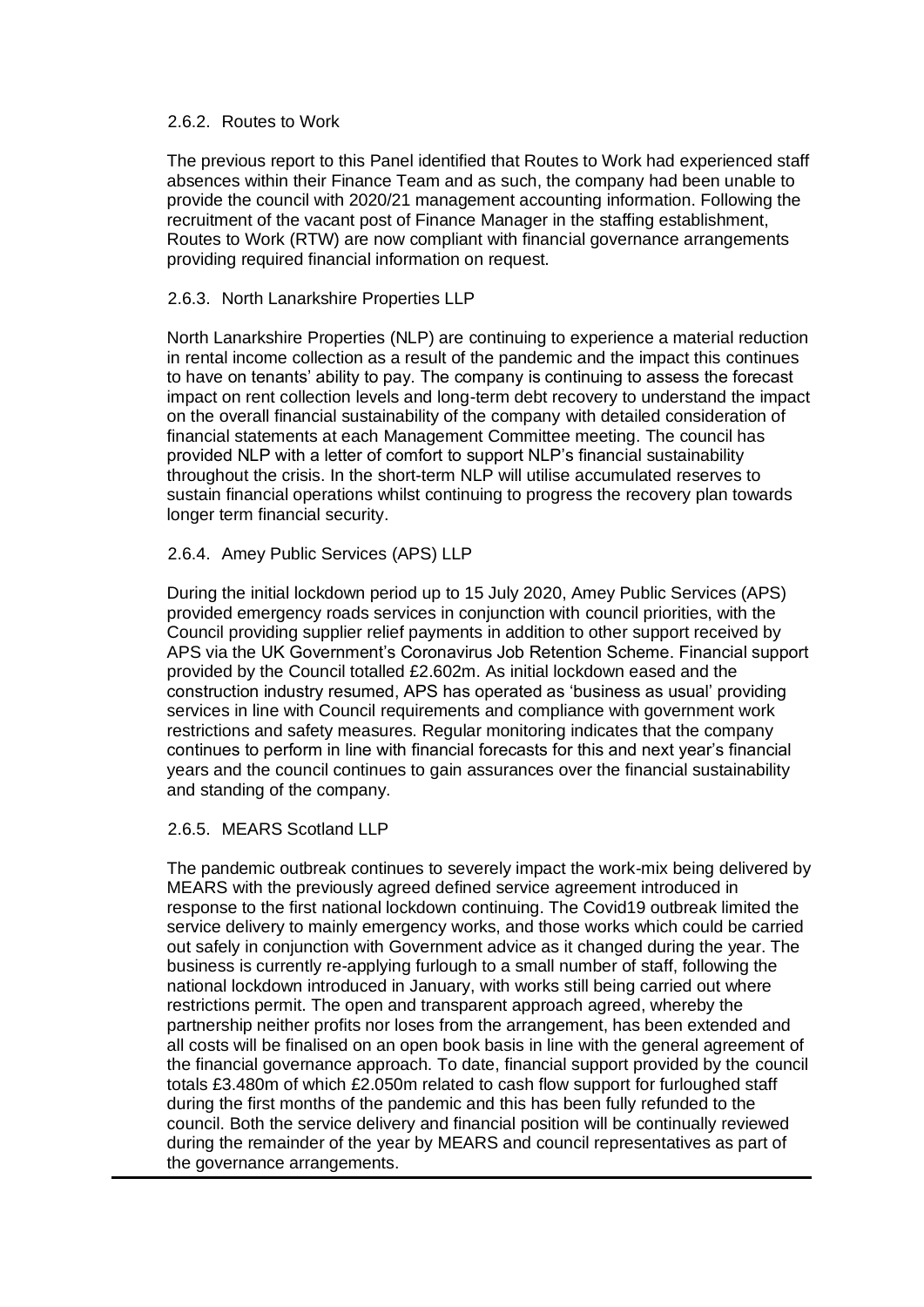## **3. Equality and Diversity**

#### 3.1. **Fairer Scotland Duty**

3.1.1. There are no Fairer Scotland Duty requirements in relation to this report.

#### 3.2. **Equality Impact Assessment**

3.2.1. There are no requirements to complete an Equality Impact assessment on this report.

#### **4. Implications**

#### 4.1. **Financial Impact**

4.1.1. There are no additional financial impacts other than those referenced at Section 2.6 above.

#### 4.2. **HR/Policy/Legislative Impact**

4.2.1. Activity to insource the services, undertaking and staffing establishment of CLNL is now at an advanced stage with employees expected to transfer under Transfer of Undertakings (Protection of Employment) (TUPE) Regulations 2006 on 1 April 2021. Regular engagement with employees and trade unions is taking place and progress is reported via the Policy and Strategy Committee.

#### 4.3. **Environmental Impact**

4.3.1. There are no environmental impacts arising from this report.

#### 4.4. **Risk Impact and Covid-19 Response**

- 4.4.1. This report confirms that sufficiently robust governance and risk management arrangements remain in place within each ALEO and identifies the top five risks for each entity.
- 4.4.2. The governance, financial governance and risk management oversight provided through the Panel's consideration of these reports, alongside the individual ALEO performance reports submitted to service committees, provide the mechanism by which the council may ascertain that ALEOs are operating effectively, delivering high quality public services, achieving value for money and minimising the threat of potential operational, financial or reputational risks to the council.

#### **5. Measures of success**

- 5.1. The following measures of success are summarised for Panel members' consideration:
- 5.1.1. Arm's length service delivery providers continue to deliver high quality public services that achieve Best Value for the council.
- 5.1.2. Effective and timely monitoring and reporting to relevant service committees and this Panel provide assurance to the council that adequate governance, financial and risk management procedures are operating effectively in each of the ALEOs.
- 5.1.3. Panel members have adequate assurance that the council is fulfilling its 'Following the Public Pound' obligations and the externalised service delivery mechanisms are delivering services as per the council's requirements and expectations with minimal risk to the council, or effectively managed risks where such are unavoidable.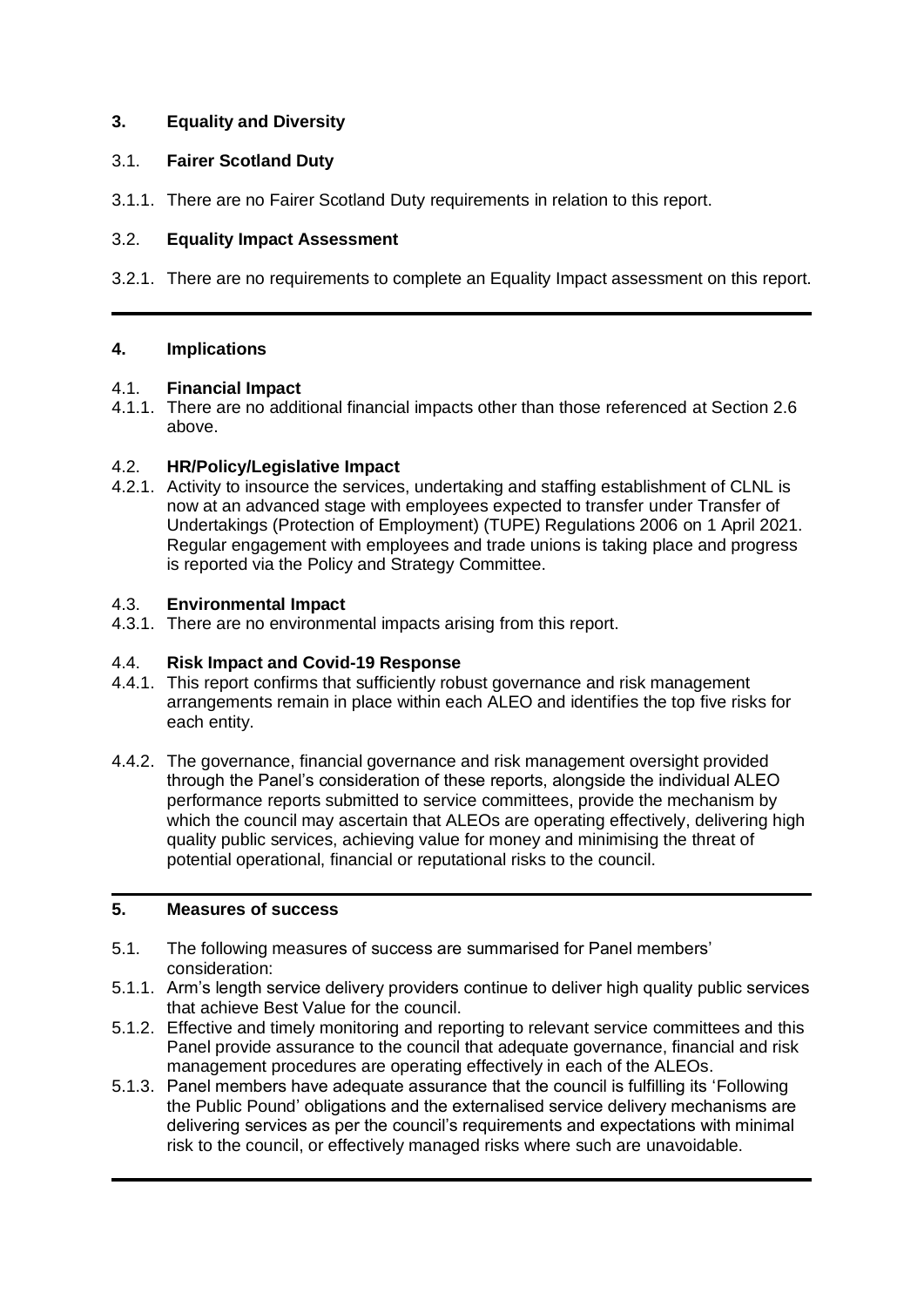# **6. Supporting documents**

6.1. Appendix 1 Summary of in-scope ALEOs and Strategic Partnerships Appendix 2 ALEO Governance, Risk Management and Business Continuity Updates

Kostina M Ansel

**Head of Business Solutions**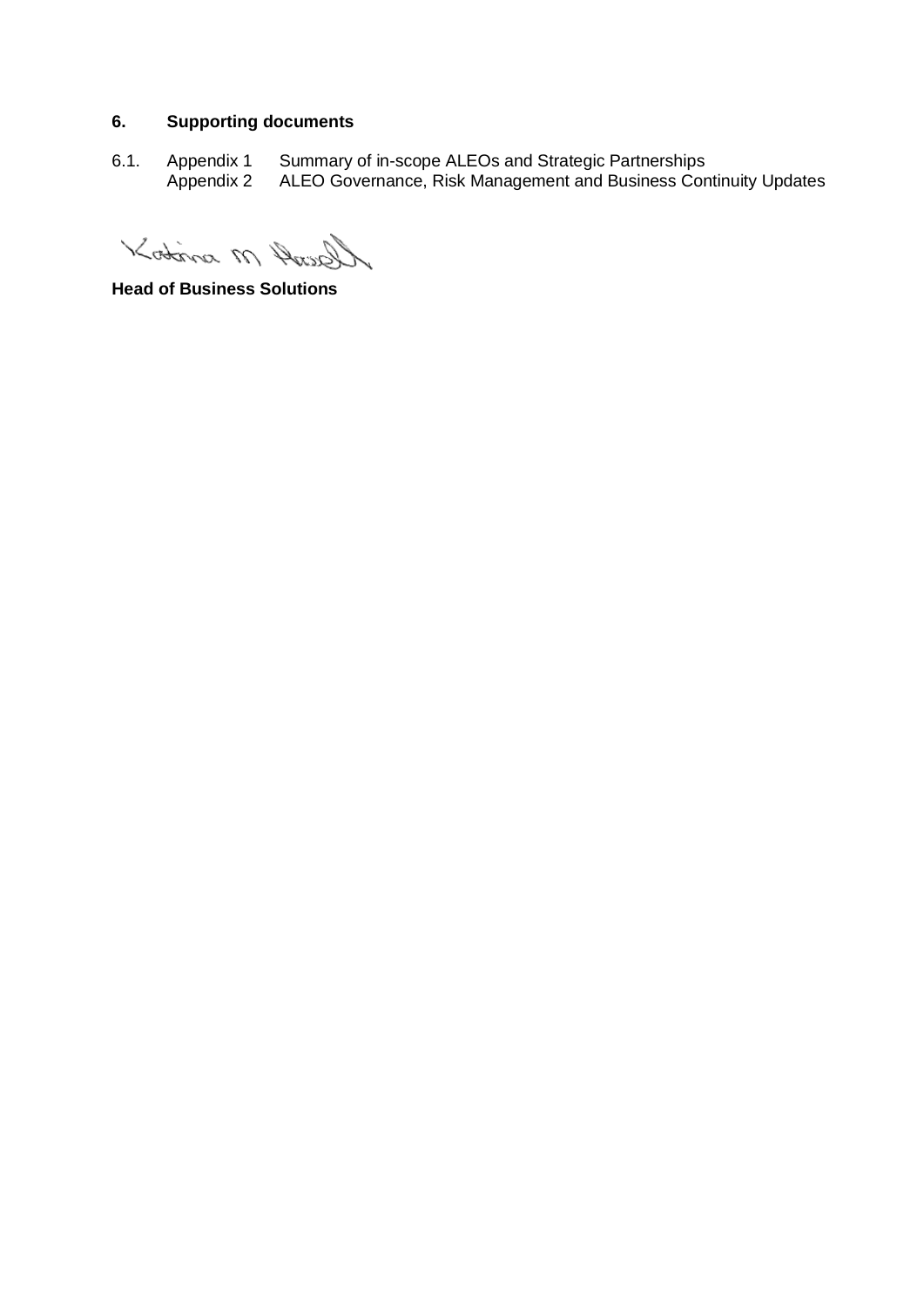**Appendix 1**

## **Summary of in-scope ALEOs and Strategic Partnerships**

| <b>WHOLLY</b><br><b>OWNED ALEOS</b>                  | <b>OBJECTIVES / SERVICES</b><br><b>DELIVERED</b>                                                                                                                                                                                         | <b>STATUS</b>                                                                                                                                                                                                                               | <b>BOARD OF DIRECTORS</b><br><b>COMPOSITION</b>                                                                                                                                                                                                                  | <b>SERVICE</b><br><b>COMMITTEE</b>                                                                         |
|------------------------------------------------------|------------------------------------------------------------------------------------------------------------------------------------------------------------------------------------------------------------------------------------------|---------------------------------------------------------------------------------------------------------------------------------------------------------------------------------------------------------------------------------------------|------------------------------------------------------------------------------------------------------------------------------------------------------------------------------------------------------------------------------------------------------------------|------------------------------------------------------------------------------------------------------------|
| Culture & Leisure<br>NL (CLNL) Ltd                   | Cultural, sporting, leisure &<br>recreational activities to: improve<br>conditions of life; advance health &<br>education; and promote equalities.<br>Advancement of arts, heritage,<br>culture & science.                               | Following decision by Policy &<br>Strategy Committee in January 2020<br>to insource delivery of culture, sport<br>and leisure services, the transfer<br>process is now at an advanced stage<br>and expected to conclude on 1 April<br>2021. | Current composition comprises:<br>• 4 Partner Directors appointed by<br><b>NLC</b><br>• 3 Independent Directors<br>• 1 Trade Union Director nominated<br>by the relevant trade unions.                                                                           | Community<br>Empowerment<br>(Performance<br>reporting)<br>Policy & Strategy<br>Committee (In-<br>sourcing) |
| Routes to Work<br>Ltd                                | Relief of poverty through supporting<br>individuals to secure & sustain<br>employment<br>Advance education and training,<br>particularly where this will lead to<br>paid employment.                                                     | Incorporated as a limited company<br>with charitable status. Council is sole<br>shareholder (100%).                                                                                                                                         | Maximum of up to 10 directors of<br>whom:<br>. Up to 2 are Category A Directors (1<br>elected member & 1 chief officer)<br>appointed by NLC;<br>• Up to 8 are Category B Directors<br>representative of local community or<br>possessing key skills/experience 1 | Enterprise &<br>Growth                                                                                     |
| <b>Fusion Assets</b><br>Ltd                          | Physical regeneration and<br>infrastructure projects, focusing in<br>remediation of vacant & derelict land<br>where there is little speculative<br>development by the private sector<br>and/or market failure.                           | Incorporated as a limited company.<br>Council is sole shareholder (100%).                                                                                                                                                                   | Maximum of up to 8 directors of<br>whom:<br>• Up to 5 are Partner Directors (3<br>elected members & 2 chief officers)<br>appointed by NLC;<br>• Up to 3 are Co-opted Directors<br>possessing key skills/experience                                               | Enterprise &<br>Growth                                                                                     |
| <b>North</b><br>Lanarkshire<br><b>Properties LLP</b> | Management, marketing and leasing<br>of commercial property portfolio that<br>transferred from NLC in 2013.<br>Provision of general lease advice to<br>NLC and management of NLC's<br>retained commercial properties<br>(Legacy Estate). | Incorporated as a limited liability<br>partnership with 2 members:<br>NLC owns a 99.999% shareholding<br>and NL Property Investments Ltd<br>holds a 0.001% shareholding.                                                                    | Maximum of 6 Management<br>Committee members:<br>• 5 representatives are appointed by<br>NLC (4 elected members and 1 chief<br>officer);<br>• 1 representative is appointed by NL<br><b>Property Investments Ltd</b>                                             | Finance &<br><b>Resources</b>                                                                              |
| <b>NL Property</b><br><b>Investments Ltd</b>         | To facilitate and support North<br>Lanarkshire Properties LLP                                                                                                                                                                            | Incorporated as a limited company.<br>Council is sole shareholder (100%).                                                                                                                                                                   | Maximum of 6 directors appointed by<br>NLC (5 elected members & 1 chief<br>officer being the same individuals as<br>those referenced above)                                                                                                                      | Finance &<br>Resources                                                                                     |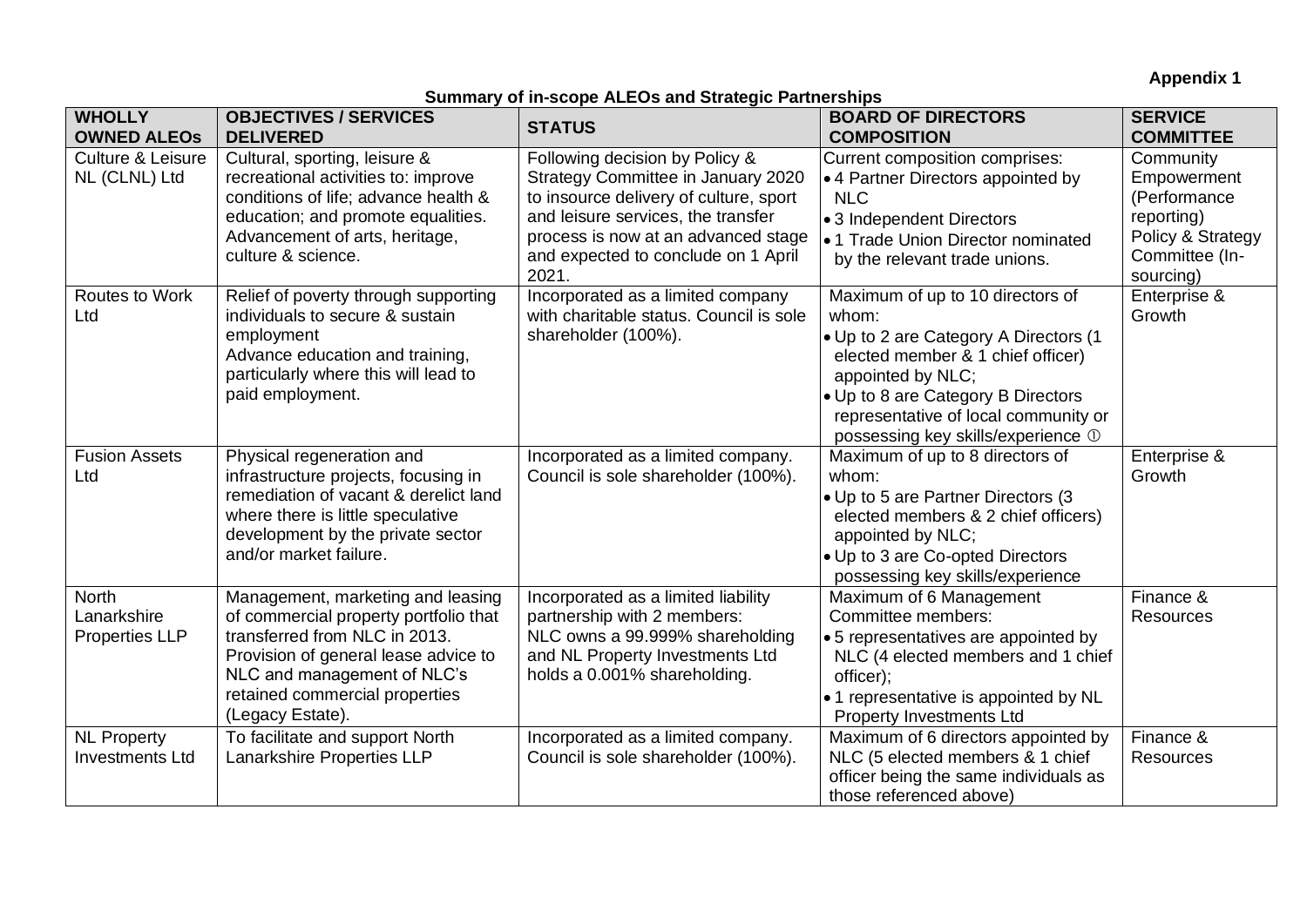| <b>WHOLLY</b>         | <b>OBJECTIVES / SERVICES</b>         | <b>STATUS</b>                        | <b>BOARD OF DIRECTORS</b>           | <b>SERVICE</b>   |
|-----------------------|--------------------------------------|--------------------------------------|-------------------------------------|------------------|
| <b>OWNED ALEOS</b>    | <b>DELIVERED</b>                     |                                      | <b>COMPOSITION</b>                  | <b>COMMITTEE</b> |
| North                 | Provision of deposit savings account | Incorporated as a limited company    | Maximum of 7 directors appointed by | Finance &        |
| Lanarkshire           | facility for individuals and         | and defined as a "municipal bank"    | NLC (all elected members)           | Resources        |
| <b>Municipal Bank</b> | organisations and source of credit   | under Section 103 of the Banking Act |                                     | 2 See note below |
| Limited               | finance to NLC                       | 1987. All serving elected members of |                                     |                  |
|                       |                                      | NLC are shareholders, with an        |                                     |                  |
|                       |                                      | individual share of £0.05.           |                                     |                  |

 $\mathbb O$  **Note:** The council's Enterprise and Growth Committee approved the re-appointment of 6 Category B Directors at its meeting on 4 February 2021 in line with RtW's Memorandum and Articles of Association which require such appointments to be for a period of up to 3 years, with directors eligible for re-appointment thereafter if they are willing to remain in the position.

 **Note:** NL Municipal Bank Ltd primarily provides a service to its customers and as such performance reporting is through publication of the annual statutory accounts and the Annual General Meeting. Treasury Management reporting to Finance and Resources Committee is in place given the Bank's position as a source of credit finance to NLC.

| <b>STRATEGIC</b><br><b>PARTNERSHIP</b><br><b>VEHICLES</b> | <b>OBJECTIVES / SERVICES</b><br><b>DELIVERED</b>                    | <b>STATUS</b>                                                                                                                           | <b>MANAGEMENT COMMITTEE</b><br><b>COMPOSITION</b>                                                                                  | <b>SERVICE</b><br><b>COMMITTEE</b> |
|-----------------------------------------------------------|---------------------------------------------------------------------|-----------------------------------------------------------------------------------------------------------------------------------------|------------------------------------------------------------------------------------------------------------------------------------|------------------------------------|
| Amey Public<br>Services LLP                               | Provision of roads, street lighting<br>and winter services contract | Incorporated as a limited liability<br>partnership with Amey LG Ltd holding<br>a 67% shareholding and NLC holding<br>a 33% shareholding | $\bullet$ 5 representatives with 3 appointed<br>by Amey LG Ltd and 2 appointed by<br>NLC (1 elected member and 1 chief<br>officer) | Environment &<br>Transportation    |
| <b>MEARS</b> Scotland<br>LLP                              | Provision of housing and corporate<br>property repairs              | Incorporated as a limited liability<br>partnership with MEARS plc holding a<br>67% shareholding and NLC holding a<br>33% shareholding   | $\bullet$ 5 representatives with 3 appointed<br>by MEARS plc and 2 appointed by<br>NLC (1 elected member and 1 chief<br>officer)   | Housing &<br>Regeneration          |

| ALEOs subject to dissolution per<br>previous Council decisions | <b>OBJECTIVES / SERVICES DELIVERED</b>                                | <b>STATUS</b>                                     |
|----------------------------------------------------------------|-----------------------------------------------------------------------|---------------------------------------------------|
| Campsies Centre (Cumbernauld) Ltd                              | Facilitate the redevelopment of Cumbernauld town centre               | Dissolution underway per Infrastructure Committee |
|                                                                |                                                                       | 2/5/18. Target date for transfer is March 2021.   |
|                                                                |                                                                       | Regular progress updates to Community             |
|                                                                |                                                                       | <b>Empowerment Committee.</b>                     |
| NL Leisure Ltd                                                 | Provision of sports, leisure, recreational activities and facilities. | Dissolution underway per Policy & Resources       |
|                                                                | Transferred to integrated service delivery model with CultureNL       | Committee decision of 27 September 2018.          |
|                                                                | in June within single, renamed Culture & Leisure NL.                  |                                                   |
| <b>Town Centre Activities Ltd</b>                              | Public space CCTV monitoring and town centre initiatives              | Company now wound-up and formally struck off      |
|                                                                | transferred in-house from 1 April 2019. Shopmobility transferred      | Companies House Register on 22 September          |
|                                                                | to voluntary sector partner from 1 July 2019                          | 2020.                                             |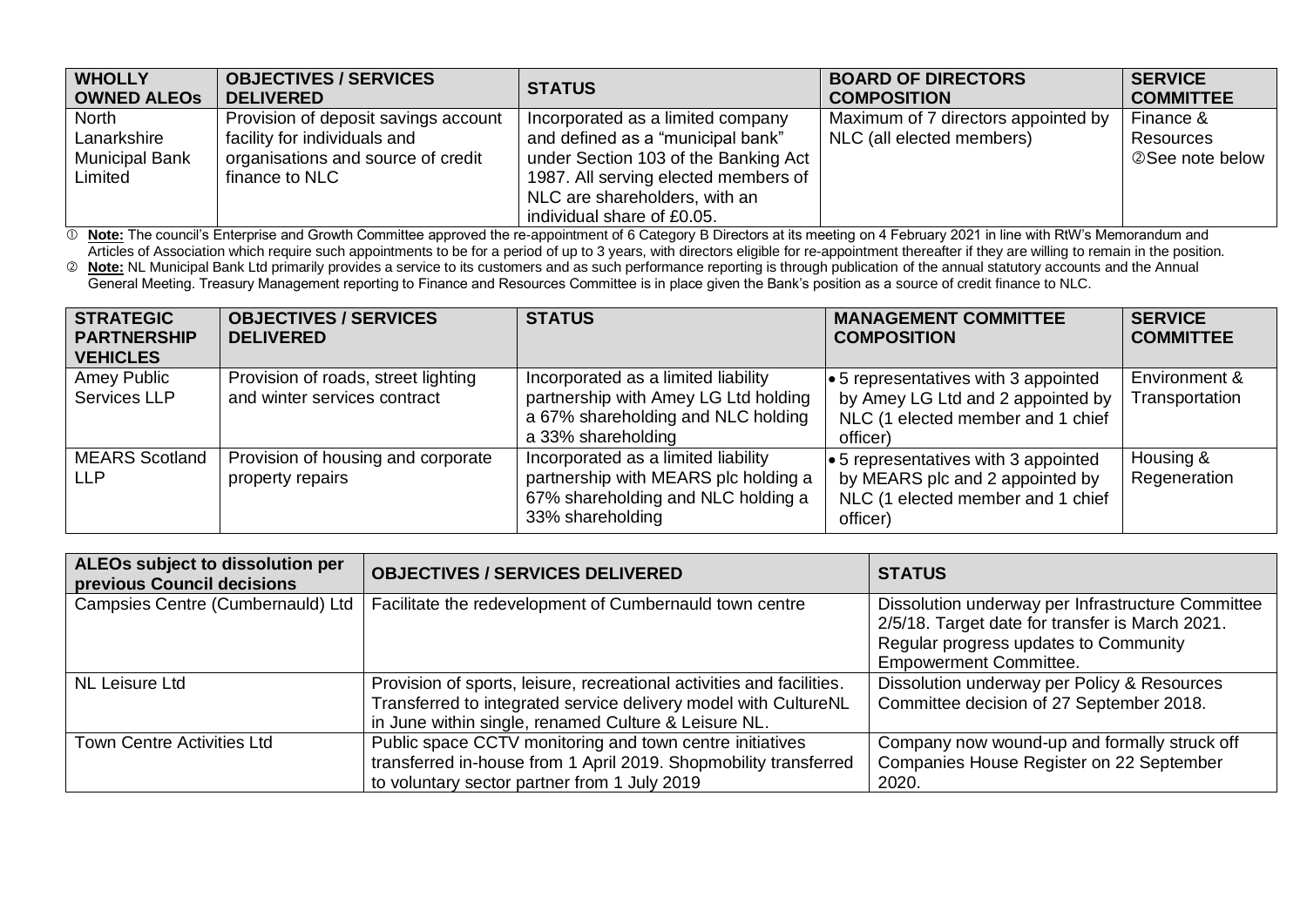#### **ALEO Governance, Risk Management and Business Continuity Updates**

#### **Culture and Leisure NL (CLNL) Ltd Governance –** Established schedule of monthly Board meetings in place throughout the pandemic and all conducted remotely. Regular discussions and meetings have also taken place with the Client Officer in relation to CLNL's in-sourcing, along with company updates on recovery of service and progress towards delivery of outstanding savings targets.

**Summary of Impact of Covid-19 on Business and Recovery To Date –** CLNL's services closed to the public in March 2020 resulting in 1000+ employees being placed on furlough and later, flexible furlough, as restrictions were lifted. Contract variations, introducing homeworking, were issued to employees as appropriate.

From June 2020 the following services were recovered on a phased basis and with reduced operating hours: Golf and tennis; Summerlee Museum; NL Heritage Centre; 6 sports/leisure facilities and 9 libraries; and, outdoor sports and pitches. CLNL's Chief Executive engaged in wider council recovery planning arrangements with recovery reports, written by CLNL, considered at the council's Recovery Group.

Throughout the pandemic CLNL staff have volunteered to work in a number of essential services for either the council or NHS Lanarkshire including managing, staffing and providing activities in hubs for children of key workers/vulnerable children; driving for NHS Lanarkshire; providing manual roles in hospitals; providing community facilities for out of school care; providing library and community facility space for expansion of 1140 early years or expansion of education service (extra classroom); set up and provision of flu vaccination centres; and more recently, Covid vaccination centres with 400 staff involved on rota basis.

**Risk Management -** CLNL risk registers have been updated to reflect the impact of Covid on services and any other material changes.

| Top 5 Risks                 |                     |                    |           |             |
|-----------------------------|---------------------|--------------------|-----------|-------------|
| Ongoing impact of COVID     | Failure to adapt to | Failure to adapt   | Increased | Impact of   |
| /restrictions on service    | external factors -  | to/be included in  | savings   | loss of key |
| delivery and loss of income | e.g. competition    | the digital agenda | targets   | staff       |
|                             |                     |                    |           |             |

**Business Continuity –** While there are no current business continuity issues, CLNL has continued to monitor any potential matters arising through the in-sourcing including the potential impact of merger related savings and associated reductions to the staffing establishment. These are primarily management posts or where there was some duplication in roles between the former CultureNL and NL Leisure staffing establishments.

#### **Routes to Work (RtW) Ltd**

**Governance –** All quarterly Board meetings have been held remotely (via Microsoft (MS) Teams) since June 2020. Further governance is in place through three sub-groups meeting at regular intervals between each full Board meeting to: receive reports from the Executive Team; to scrutinise relevant matters in detail; and, to report back to the Board quarterly. Terms of Reference and membership of each sub-group is approved at each AGM with the current subgroups focussing on i) Governance & Risk; ii) Finance; and iii) HR. Sub-group minutes are included within the Board papers to ensure all Directors have full visibility of all discussions and decisions taken on the Board's behalf by each sub-group.

Meetings between RtW and the Client Monitoring Officer are held monthly with detailed notes taken and shared.

**Summary of Impact of Covid-19 on Business and Recovery To Date** - RtW operated within the original timeframes contained in the Scottish Government's Routemap for the reopening of non-essential offices and call centres. Detailed return to office risk assessments were carried out in advance of each office re-opening in summer 2020. The return to office working plans were prepared with a blended-working arrangement reflecting staff availability (in the context of homeschooling and dependent care responsibilities – which were established through a staff survey exercise) and in accordance with appropriate social-distancing arrangements, however a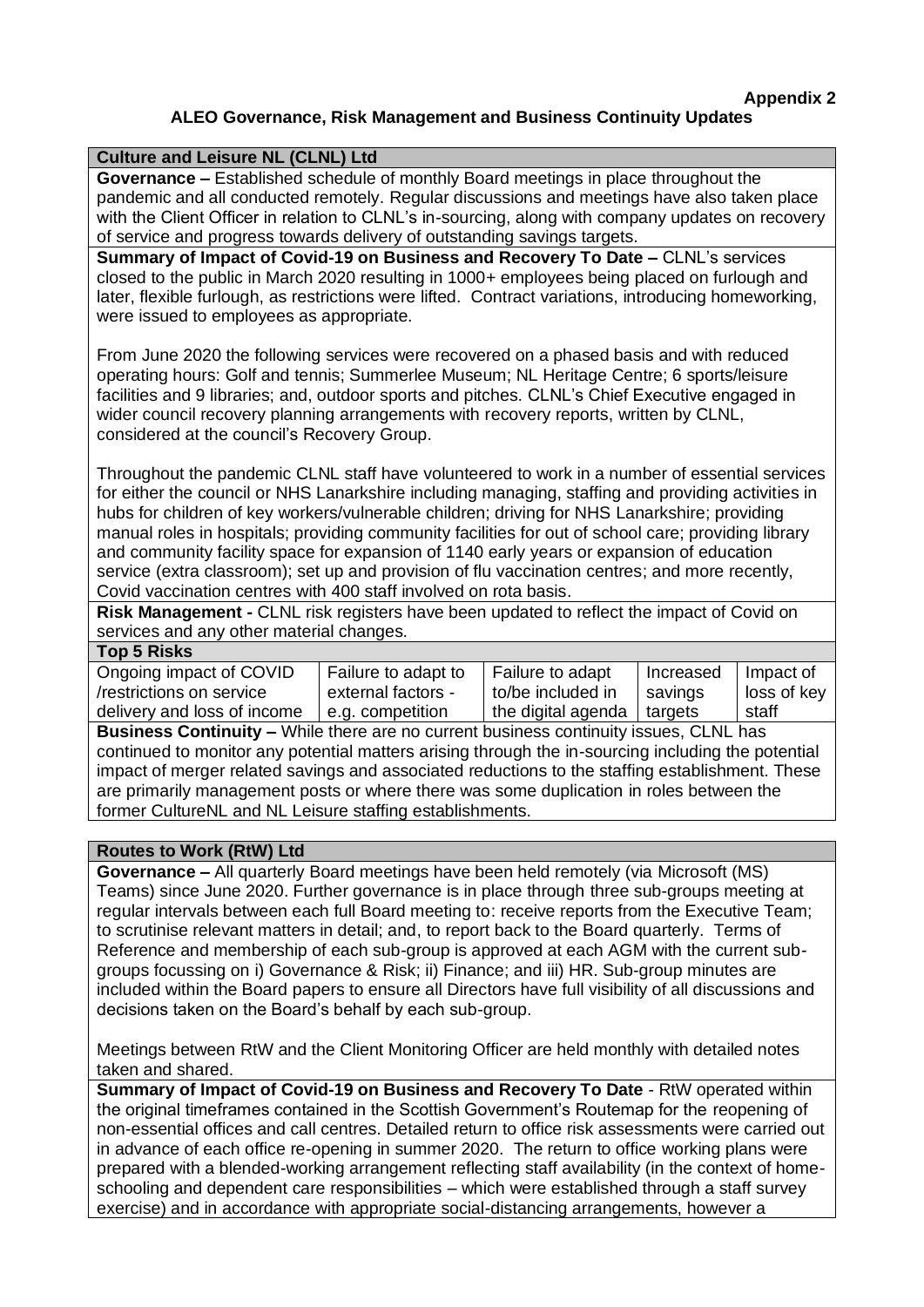reopening date never materialised and accordingly, the default work from home position has been maintained throughout the second-half of 2020. The only divergence from this arrangement related to the continuation of face-to-face delivery in support of the council's priority education Pathways Programme where service delivery was subject to stringent and ongoing risk-assessment and associated mitigation measures being put in place to protect both RtW staff, partners and Programme participants. Mainstream service delivery continues remotely using telephone/Zoom/MS Teams contact with clients and through delivery of online personal development/pre-vocational/wellbeing supports delivered by the RTW training team.

RtW will continue to deliver the vast majority of its services on a remote basis, as outlined above, until there is an appropriate level of relaxation applied to lockdown restrictions. At this point, RtW will revisit all previously developed return-to-work planning arrangements – updated as appropriate in light of revised home-schooling and dependent care responsibilities of staff, which will be assessed via an updated staff survey. RtW maintain their commitment to face-toface service delivery within the Pathways Programme, however the staffing deployment has been reduced, from three to two, to further reduce the potential for transmission of the virus. Regular liaison continues to take place with key stakeholders within the public and third sectors to ensure that partners and their service-users are aware of the range of RtW's service provision and delivery arrangements.

**Risk Management -** The Risk Register is reviewed quarterly by RtW's Senior Management Team and discussed at the Governance Sub Group quarterly meeting. A Risk Management update report is submitted at each Board meeting. This identifies any new risks and outlines where the impact of a potential risk is considered to have heightened in terms of severity or proximity. The Risk Management report also confirms where the impact of a potential risk is considered to have become less of a threat, including the point at which the risk is deemed to be sufficiently manageable or insignificant and may be removed from the Risk Register. Risks are assessed using a Red, Amber and Green (RAG) methodology.

| <b>Top 5 Risks</b>                           |                                                                    |                                                                           |                                                                                   |                                      |
|----------------------------------------------|--------------------------------------------------------------------|---------------------------------------------------------------------------|-----------------------------------------------------------------------------------|--------------------------------------|
| Under-<br>performance<br>on key<br>contracts | Unsuccessful transition<br>from post Covid-19<br>lockdown measures | Failure to fit<br>within wider<br>Government<br>operating<br>environments | Reduction in<br>NLC funding<br>due to lack of<br>ongoing match<br>funding for ESF | Breach of<br>information<br>security |
|                                              |                                                                    | (UK & Scottish)                                                           | programme                                                                         |                                      |

**Business Continuity -** RtW have a Business Continuity Policy and a Business Continuity Plan. Certain areas were reviewed against these plans specifically in relation to the onset of a pandemic. A critical function checklist was conducted, and a critical function recovery process was undertaken for the following priorities:

| Client  | Staff/Partners /       | Workspace | Finances | Communication |
|---------|------------------------|-----------|----------|---------------|
| Service | stakeholders/suppliers | /Offices  |          |               |

Outputs from this review include the creation of an Interim Working from Home Policy; the creation of online training materials for clients; the use of new platforms for communication (MS Teams and Zoom); and the creation of an Emergency Measures sub-group of the Board (which was stood-down in early June 2020).

In terms of the Brexit trade deal, the key impacting factor is RtW's procurement calendar, and the company are engaging a procurement expert to guide them through any key changes.

#### **Fusion Assets Ltd**

**Governance –** All Board meetings have been held remotely (via Webex) since August 2020 with a schedule of approved dates in the calendar to 15 November 2021. The Board may also approve the establishment of ad hoc sub groups as and when required. This has included a Recruitment and Remuneration Sub Group and a Project Specific Approvals Sub Group where it has been necessary to bring forward consideration in advance of a main Board meeting. Any decisions are subsequently ratified at Board meetings. The Council approved Councillor Watson to replace Councillor Currie as a partner director to the Company in August with Councillor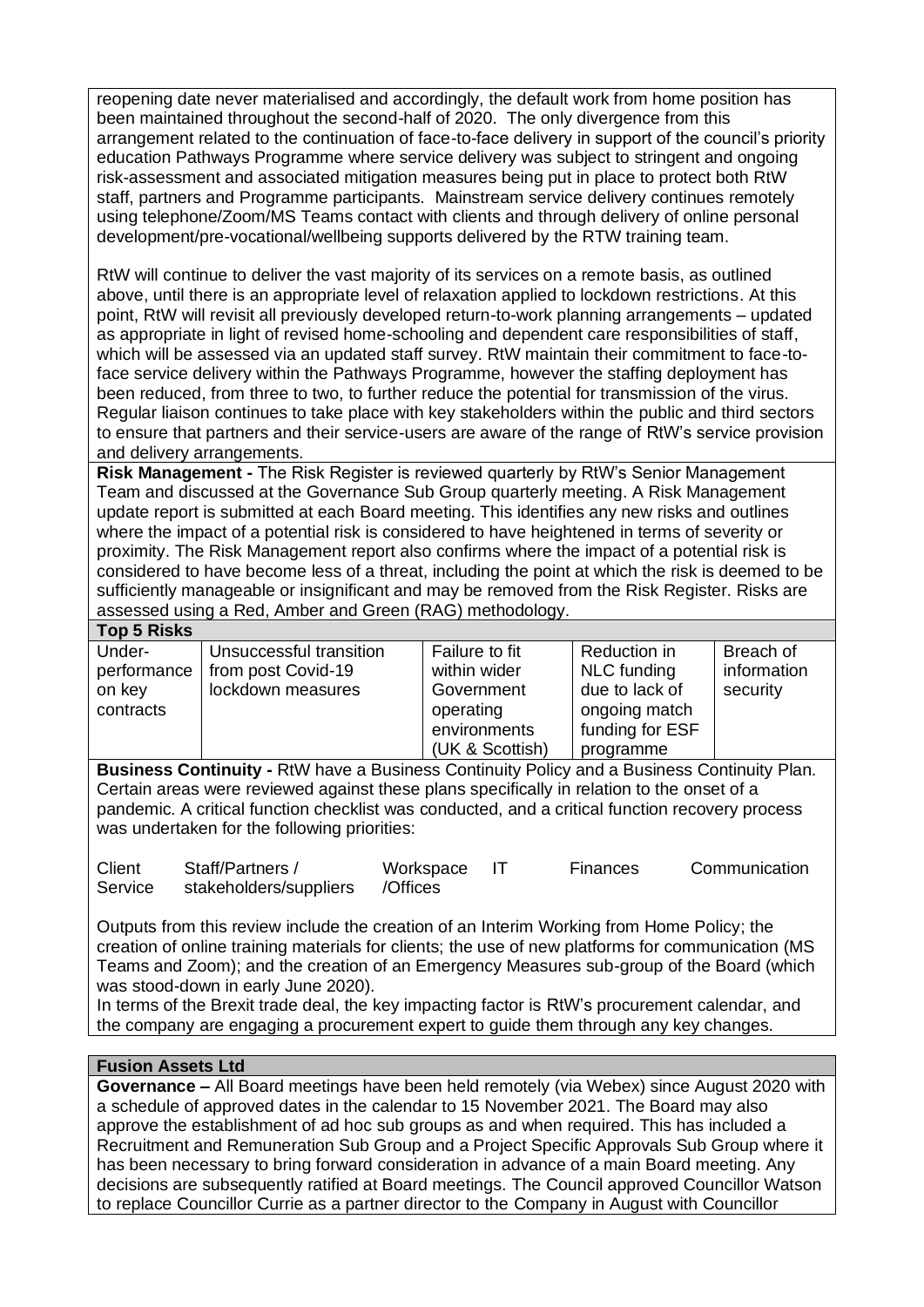Watson appointed at the November 2020 Board meeting. Fusion Assets is in the process of recruiting a new post of Development Manager.

**Summary of Impact of Covid-19 on Business and Recovery To Date -** Fusion Assets continued to operate throughout 2020 with delegated authority arrangements in place until Board meetings resumed in August. The economic consequences of the pandemic are under on-going consideration by Fusion Assets, however, there has been little negative impact on company operations since the industrial sector, which is Fusion's primary business area, has remained relatively strong with demand for distribution warehousing growing during the pandemic.

**Risk Management -** Fusion Assets revised its risk register in July 2020, encompassing new risks that occurred due to the Covid 19 pandemic including: the possible effects of a second lockdown on contracts; risks to staff; and safe opening of sites. This has enabled Fusion Assets to continue to operate safely and effectively in the second lockdown. A further review of the risk register was undertaken in January 2021 and risks and mitigation measures amended to reflect current circumstances, including the creation of the Development Manger's post, and wider operational environment. A full presentation on how Fusion's risks are managed via the Figtree Risk Management system was considered by the Board at its February 2021 meeting.

#### **Top 5 Risks**

| .           |                     |                  |                    |               |
|-------------|---------------------|------------------|--------------------|---------------|
| Loss of key | Accessing adequate  | Macro – economic | Grant availability | Winding-up of |
| personnel   | financial resources | situation        |                    | company       |
| $\sim$      |                     |                  |                    |               |

**Business Continuity -** Business continuity arrangements currently being enhanced through creation of Development Manager post which will ensure that Managing Director is no longer sole member of staff (this will also positively impact in reducing a number of risks).

#### **North Lanarkshire Properties LLP (including NL Property Investments Ltd)**

**Governance-** NLP returned to scheduled Management Committee meetings in September 2020 following a short period of operating under temporary powers during the first wave of the pandemic. Quarterly Management meetings are held via Webex with the most recent meeting on 11 February 2021. Regular Client Liaison meetings between NLP and the council's Estates team are held and council's Strategic Asset Manager provides direct support as part the council's Strategic Business Management Support provision.

#### **Summary of Impact of Covid-19 on Business and Recovery To Date**

The impact of Covid-19 on both NLP its tenants has been significant. The level of expected rental income in financial year 2020/21 is reduced and is impacting on company cash flow and both in-year and potentially longer-term profitability projections.

In July 2020 the council's Gold Command Group noted the projected potential reduction in annual rental income at that time and provided assurances that the council would support NLP to maintain financial sustainability through for example 'Supplier Relief,' should this become necessary, and ensuring that NLP is considered and receives a proportionate share of any 'Loss of Income' or similar compensatory or additional funding streams allocated by either the Scottish or UK Governments. Discussions with the company's lenders facilitated a relaxation in reporting covenants for 2020/21 and similar discussions will resume in relation to 2021/22.

NLP is concentrating on encouraging tenants to continue to pay their current rent, with flexible repayment plans being agreed and further support, such as signposting tenants towards appropriate Government relief schemes. Some progress is being made with a reduction in the level of anticipated rental shortfall. While Covid is impacting on NLP's rent collection and vacancy rates, new lettings showed signs of recovery as lockdown restrictions were lifted in the autumn of last year, reflecting NLP's flexibility and responsiveness to meet tenants' requirements. The more recent lockdown restrictions are continuing to impact however, and the Management Committee carefully scrutinises financial and operational performance and trends at each meeting.

All staff have been assessed as home-working with only a small number of employees required to attend the office or commercial premises on a planned basis to deal with incoming mail or receipt/handover of keys for example. This allows NLP to operate effectively and ensure staff safety under the recently heightened Covid-19 restrictions. The company's new website will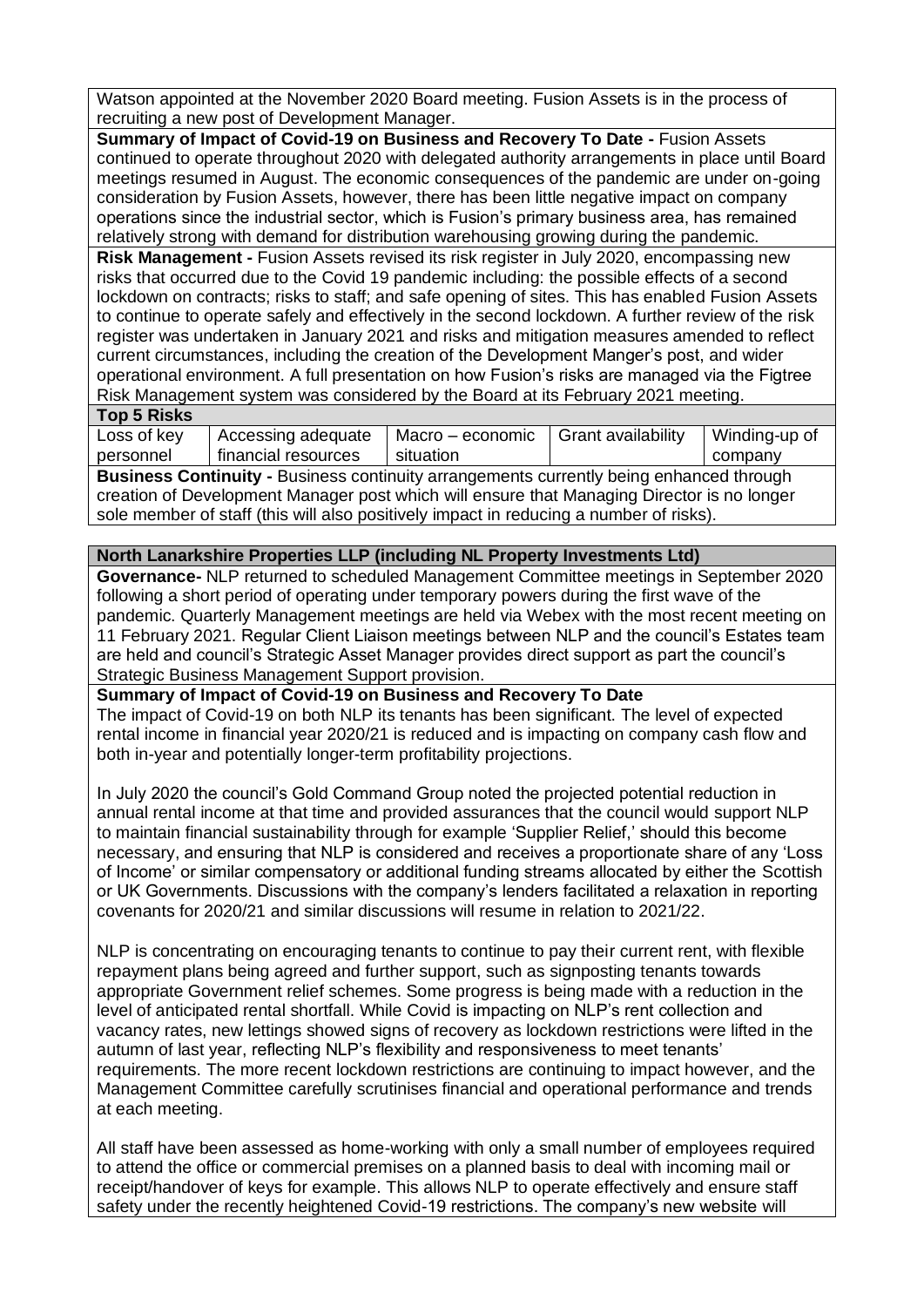enable prospective tenants to view properties online and enable NLP to market its sites remotely and reach wider audiences.

The council's Asset and Procurement Solutions division continues to provide strategic business management support services in line with the updated Service Level Agreement agreed between NLP and the council in September 2020. At its most recent meeting, and following a review of provision, the Management Committee agreed to continue this for a period up to March 2024 subject to annual review or at Management Committee request. This will ensure that NLP's recovery is aligned to the council's Economic Recovery Plan; provide stability and consistency during the ongoing volatile and challenging economic period; and support NLP in continuing to trade its way out of Covid and to ensure that the company is in as strong a position as possible when entering future financial negotiations and considerations.

**Risk Management –** NLP has effective risk management arrangements in place, including robust financial risk management, and a quarterly Risk Management report is submitted to each Management Committee meeting.

#### **Top 5 Risks**

| Financial   | Failure of key | Impact of      | <b>Business</b> | Failure to comply  |
|-------------|----------------|----------------|-----------------|--------------------|
| Performance | business       | legislative    | Continuity      | with Health and    |
|             | systems        | changes (GDPR) |                 | Safety legislation |

**Business Continuity** – The Strategic Business Management Support services provided by the council provide high levels of assurance in relation to business continuity with the company's arrangements reflecting those in place within the council. Further assurances are provided through NLP's employment policies reflecting those in the council and financial and 'Line of Business' operating systems are the same as those used in the council providing back-up and workaround contingencies should these be required.

#### **North Lanarkshire Municipal Bank Ltd**

**Governance –** Board of Directors' meetings are generally held bi-annually, unless specific matters require attention, resulting in further meeting(s) being convened. The Board met remotely on 23 October 2020 with the Annual General Meeting due to be held on 11 March 2021.

**Summary of Impact of Covid-19 on Business and Recovery To Date –** Municipal Bank opening hours, which had been reduced during the first lockdown, were increased to almost business as usual as the initial Covid-19 restrictions were lifted. A risk assessment for staff working in First Stop Shops and providing banking services was undertaken with the staff required to operate social distancing protocols. Screens are in place and hand sanitiser available in addition to the enhanced cleaning regime in place. These arrangements introduced during the period July to December 2020, remain in place during the more recent lockdown.

**Risk Management -** Due to North Lanarkshire Council having a controlling interest and the nature of the business relationship with the Municipal Bank, the council's risk management arrangements generally provide risk assurance for the Municipal Bank's activities. This is demonstrated by the sharing arrangements in place including: the Bank operating within council premises; use of council staff to provide counter services; Financial Solutions manage corporate governance arrangements e.g. production of annual accounts; and, the Bank operates using the council's IT network and systems. The Banks also produces an annual certificate of assurance for internal and external audit purposes, detailing the corporate governance and financial internal controls in place, which includes further details around the risk managements arrangements in place.

#### **Top 5 Risks**

| Ability to align with The Plan for                                                          | Maintain cost | Competition         | Legislative / | Loss of key    |  |
|---------------------------------------------------------------------------------------------|---------------|---------------------|---------------|----------------|--|
| North Lanarkshire (e.g. Digital                                                             | effectiveness | from High           | Regulatory    | Financial and  |  |
| Transformation) due to statutory                                                            | in Service    | <b>Street Banks</b> | changes       | administrative |  |
| limitations on Municipal Bank                                                               | Delivery      |                     |               | staff          |  |
| services                                                                                    |               |                     |               |                |  |
| <b>Business Continuity - Business continuity arrangements within the Municipal Bank are</b> |               |                     |               |                |  |
| reviewed regularly as part of the Coronavirus Gold and Silver Command meetings. During the  |               |                     |               |                |  |

first lockdown reduced opening hours were introduced and although these delivered a reduced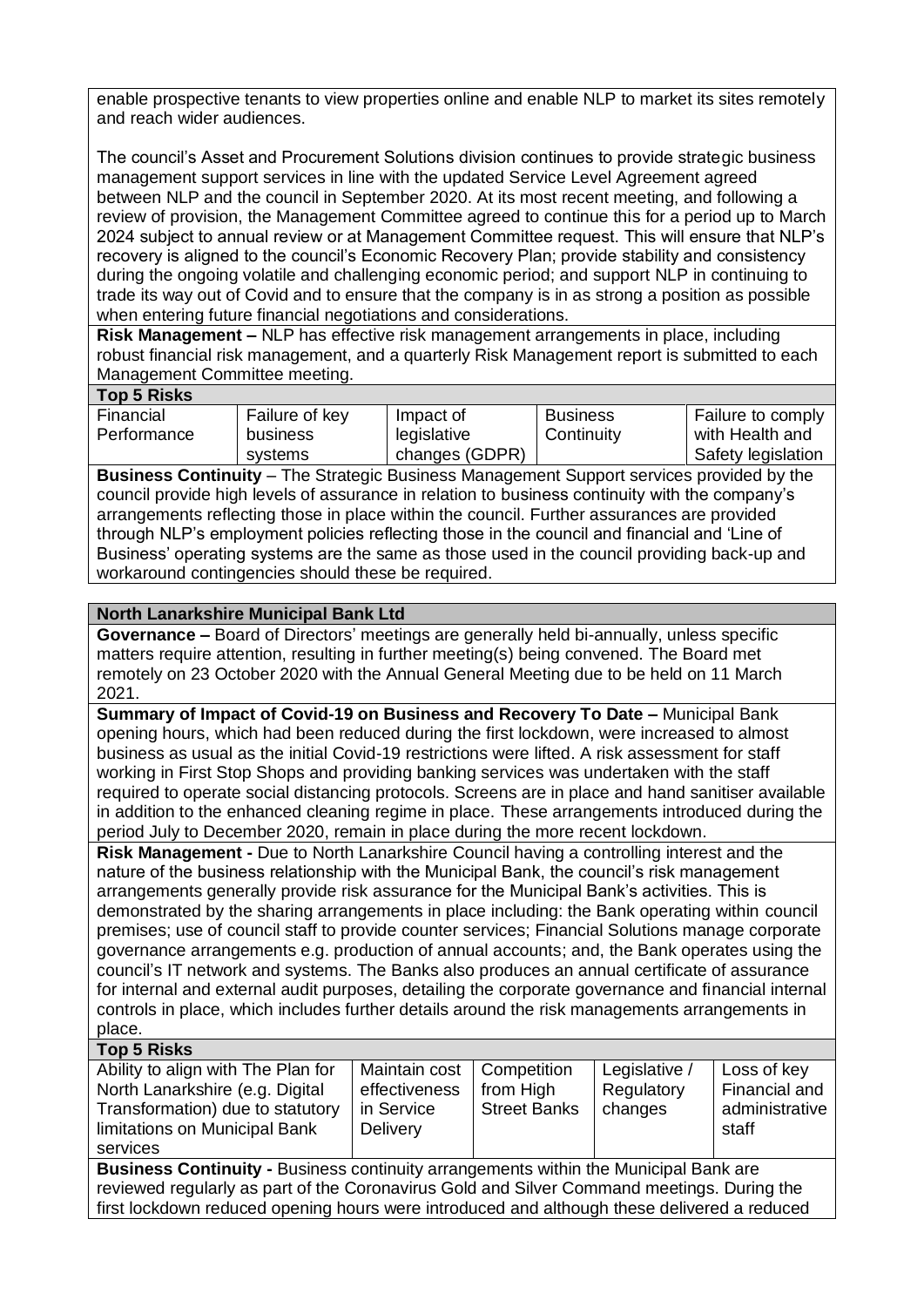service this ensured that customers were still able to access their bank accounts. After restrictions eased in June and July 2020 and offices were made Covid secure, there was a return to more normal opening hours. Contingency measures in place include:

- Loss of Buildings redirect customers to nearest alternative branch available and implement communication plan informing customers of the temporary closure.
- Loss of Staff use mobile cash office staff from other branch offices.
- Loss of systems operate with manual records provided by the Controls and Reconciliation Team to confirm customer balances with customers' bank books withheld and updated once system is up and running and passbook later posted out to customer.

#### **Amey Public Services (APS) LLP**

**Governance –** The Management Committee continues to meet quarterly via MS Teams with an additional meeting held on 9 October 2020 to consider financial considerations and budget pressures as a result of the pandemic. The most recent scheduled meeting was held on 18 December 2020.

In addition, APS's Senior Management Team meets with the council's Client Service on a monthly basis as part of the Roads, Street Lighting and Winter Services' (RSLWS) contractual monitoring arrangements. Standing agenda items include: contract performance management (including a review of Performance Indicators); financial management; Health and Safety; operational service delivery, winter preparedness and delivery; and any issues escalated or emanating from wider meetings between the council and APS. Monthly or fortnightly sector specific meetings are held between the respective teams to discuss ongoing operational matters.

**Summary of Impact of Covid-19 on Business and Recovery To Date -** Following the end of the restricted services / COVID lockdown period in summer 2020, APS returned to very much business as usual, undertaking all works activities as instructed by the council. These were undertaken in line with the ongoing COVID work restrictions (e.g. social distancing) as set out both by the Scottish Government and Construction Scotland. Since July 2020 there have been no further/ additional restrictions placed on the construction sector or the maintenance sector, that prevented APS from undertaking its full responsibilities under the RSLWS contract. APS introduced additional vehicles to seek to reduce the risk of employees sharing transport to and from sites and the company continues to work very closely with the council at all levels to ensure consistency of service delivery and to flag, discuss and resolve any issues at the appropriate level.

No additional measures required to be introduced as a result of the most recent lockdown (post-Christmas 2020). APS continues to follow Scottish Government/Construction Scotland guidance alongside Amey's own Health and Safety protocols - both on site and in the office or depots.

APS employees, largely office based and non-operational staff, have worked from home wherever possible since April 2020. Employees who are required to attend the office/depot environment follow good practice in terms of distancing, hand hygiene, face coverings and desk/vehicle sanitation. In addition, if there is a well-being or operational need for an individual who could be working from home to attend an office, this is also being allowed on a limited basis. Employees are encouraged to wear face coverings when there is more than one person in a company vehicle. As a result of these measures, developed over the period since the start of the first lockdown, APS has not been impacted too greatly by the virus to date.

**Risk Management –** Robust risk management arrangements are in place with operational, performance, Health and Safety and financial risks considered at quarterly Management Committee meetings. The Risk Register is regularly reviewed at joint meetings between APS and the council's Roads Management and Maintenance Team.

#### **Top 5 Risks**

| $\sim$ $\sim$ $\sim$ $\sim$ $\sim$ $\sim$ $\sim$ $\sim$ |                              |                                  |
|---------------------------------------------------------|------------------------------|----------------------------------|
| Insufficient NLC revenue and                            | Operational delays linked to | Increase in need for third party |
| capital budget to maintain                              | accessing client systems     | work to offset NLC budget        |
| APS resource and utilisation                            | following cyber attack.      | restrictions/constraints.        |
|                                                         |                              |                                  |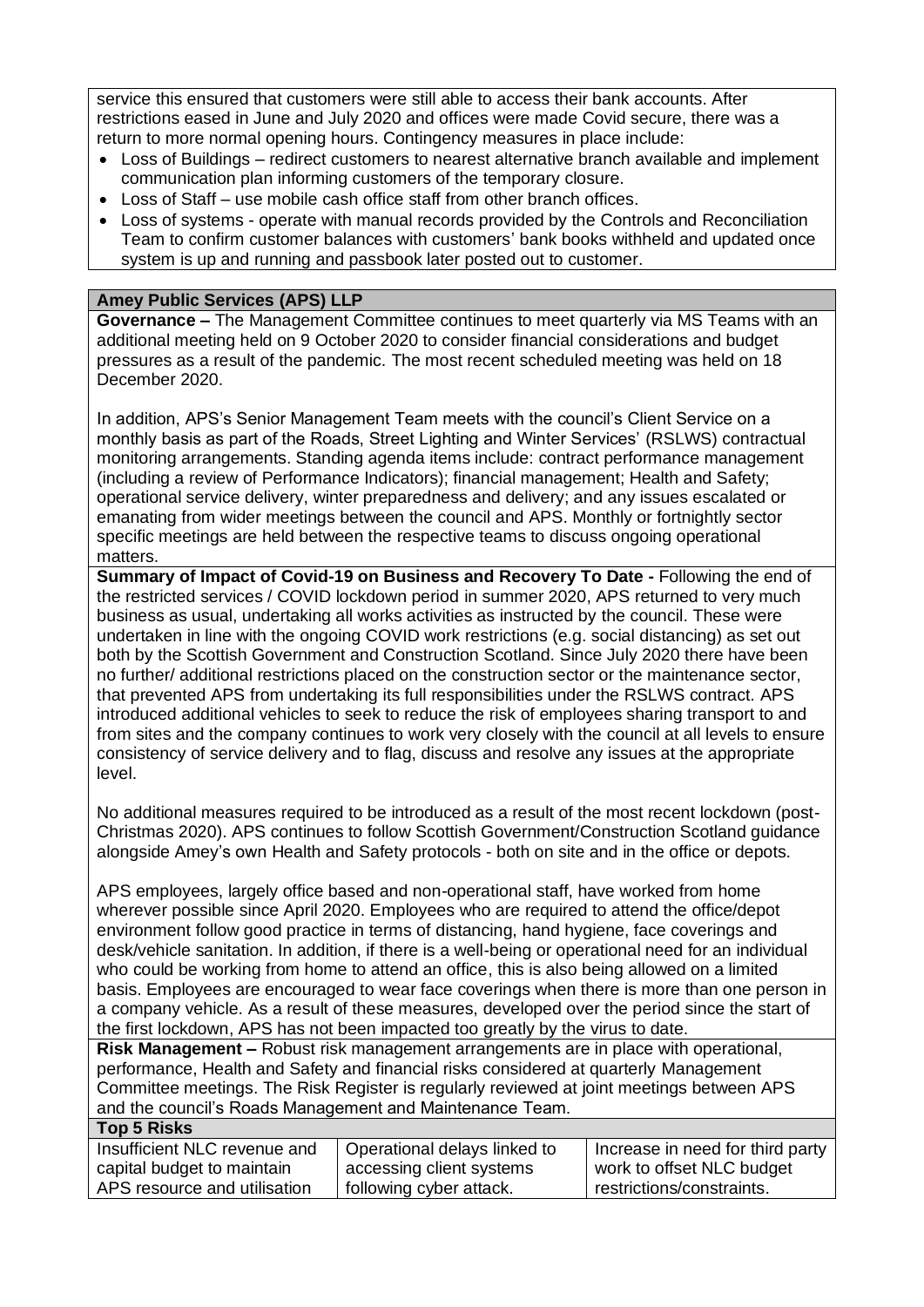**Business Continuity -** APS keeps its Business Continuity Plan and other RAMS under review to reflect the latest guidance from either the Scottish Government/Construction Scotland or via Amey HSEQ team. Similarly, the company reviews any Brexit implications with its supply chain partners.

Business continuity is currently being impacted as a result of the external Cyber-attack that impacted IT systems across the company. This was advised at the December 2020 Management Committee meeting. Working closely with the Head of Environmental Assets and Roads Management and Maintenance Team, effective workarounds have been put in place allowing APS to continue to receive works instructions and close these off when completed. Access to the council's Roads Management System is still limited pending ongoing discussions between Amey IT and the council's Technology – Information and Risk Team.

#### **MEARS Scotland LLP**

**Governance –** Regular schedule of quarterly Management Committee meetings resumed in August 2020 with all meetings held remotely via MS Teams. Most recent Committee meeting was on 16 February 2021. In addition, four weekly Client Liaison meetings are held, along with monthly Finance Liaison meetings. Service Improvement Group meetings are also held monthly, led by MEARS' Section Leads, and tasked with identifying continuous improvement opportunities and resolving any operational issues, areas for improvement or hurdles. **Summary of Impact of Covid-19 on Business and Recovery To Date** – During the initial lockdown MEARS operations were restricted to emergency and essential services only with around 450 employees furloughed to July 2020. Thereafter MEARS worked collaboratively with the council to design a road map following Government guidance which allowed a staggered approach to returning employees from furlough safely. By October 2020 all employees had been returned from furlough with all work streams operating under new working practices. All staff returning from furlough were given a COVID induction prior to recommencing work.

Health and Safety was the primary focus throughout the crisis management phase with new working practices in both back-office support and out in the field. MEARS used MS Teams and WhatsApp broadcasts to safely carry out toolbox talks in a two-way environment with staff. MEARS has also engaged with employees more frequently to cascade information, support mental health and wellbeing and importantly, ensure that apprentices are not isolated and their course work remains on track.

During this lockdown the council agreed a Defined Service Agreement with MEARS to facilitate company trading on a no-profit / no-loss basis. The agreement required MEARS to maximise all available Government relief after normal trading conditions. Any profit shortfall was made good through a Defined Service payment scheme and any trading profits were used to offset the prior month's support. In addition, cashflow support was provided by the council in advance of receipt of HMRC job retention funds. All council cash advances have now been paid back in full.

In December 2020, and following agreement with the council, MEARS returned to 'Emergency and External' works only. The reduction in work volumes, coupled with no redeployment or company requirements for alternative work to be undertaken, meant that MEARS had to revert to furloughing some staff. In January MEARS furloughed 111 employees, of which 8 were furloughed due to shielding and 6 due to childcare requirements. The company has since returned 3 employees from furlough in February 2021.

Home working, wherever possible, continues to reduce the footfall in the depot. Individual Risk Assessments have been carried out and line managers are aware of their responsibilities to ensure wellbeing of employees whilst working remotely. Access to MEARS' systems are protected through remote desktop servers and Virtual Private Networks and additional security measures such as multifactor authentication have been introduced to reduce risks. The Health and Safety Executive carried out a spot inspection site visit to the depot at the end of January and confirmed that MEARS is operating in a COVID-secure environment. The check consisted of ensuring that an appropriate Covid-19 risk assessment was in place, that physical